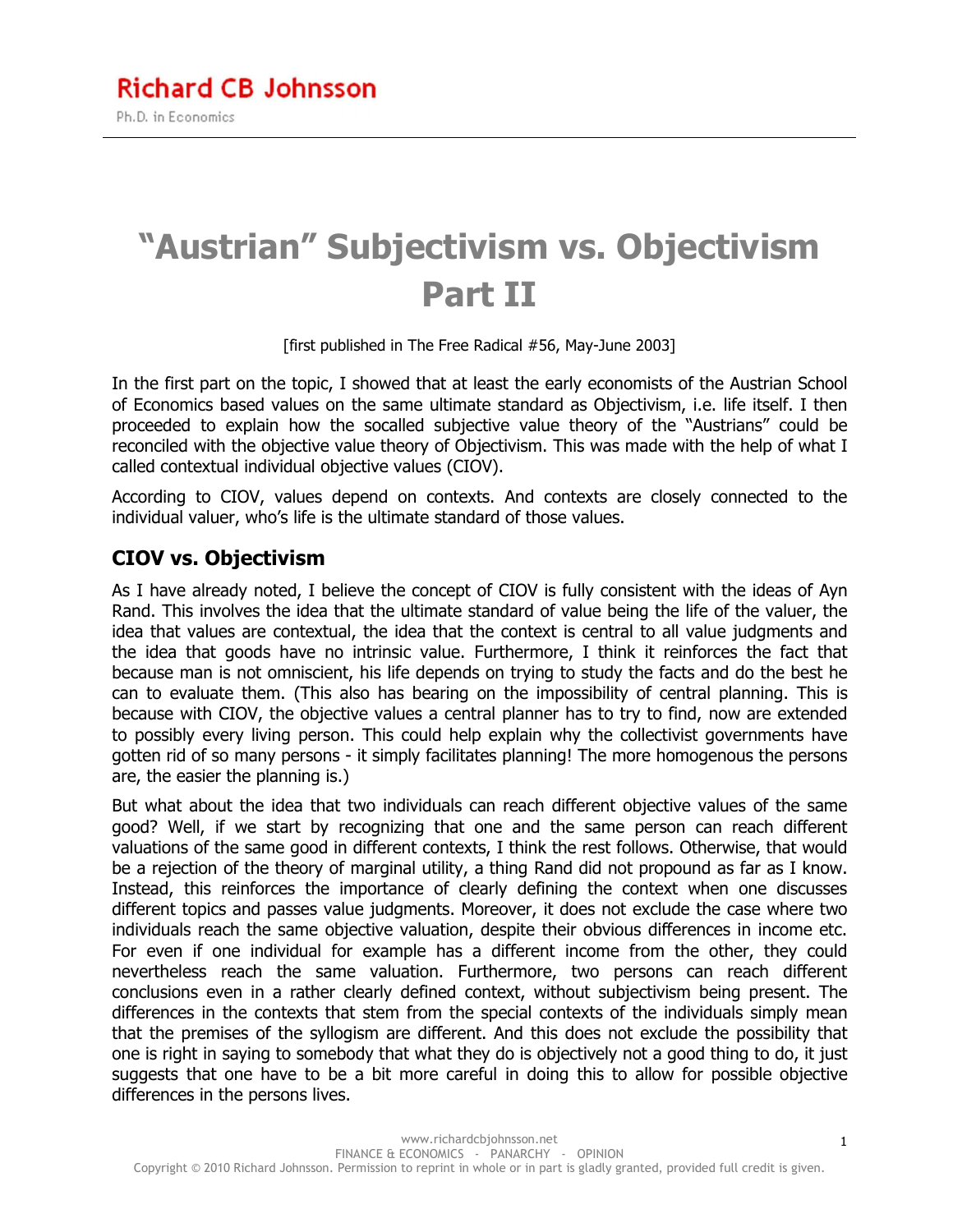With CIOV, I believe the importance and significance of each and every individual in the theory of value is manifested. There can be no value without a valuer, and the valuer is always an individual, and the standard of value applied to the concrete context of the valuer is the individual valuer's own life. This clearly is fully consistent with the ideas of individuality of Objectivism and the ideas present in the principles of natural rights.

### **CIOV vs. the Theory of Marginal Utility**

I have mentioned the theory of marginal utility a number of times so far. I have not told the reader exactly what it says yet (most reader probably know it already). In 1871, Leon Walras, Stanley Jevons and Carl Menger independently published ideas leading to the theory of marginal utilityi. The theory was a revolution, since for the first time, the so-called value paradox of the classical economists could be solved. The value paradox consist of the fact that things that are not very useful for the life of human beings, like diamonds, normally could be more valuable than thing that are essential to the preservation of life itself, like water. The theory of marginal utility tells us that this is no paradox and this can be explained by the famous example made by Eugen von Böhm-Bawerk (Capital and Interest, Vol. 2, Book III, Ch. III, p.143-145). A short version of it is that we imagine a pioneer farmer who has just harvested five sacks of grain. The first sack keeps him alive, the second healthy, the third is used to feed the poultry, the fourth to distill brandy and the fifth to feed the parrots. Now, to use Böhm-Bawerk's own words, "what is the significance for his well-being of one sack of grain?" The answer is that any sack of grain is valued as the last, or marginal, sack. This follows since if our pioneer would lose the sack that is supposed to preserve his life, he would simply eat out of the fifth sack. It is feeding the parrots he would choose to forego if he lost a sack, not dying. From this the law of diminishing marginal utility follows, summarized as "The law of diminishing marginal utility states that the utility or, equivalently, the importance or personal value that an individual attaches to a unit of any good diminishes as the quantity of the good in his possession increases." (See George Reisman's Capitalism, p.49).

Hence, the law of diminishing marginal utility provides a perfectly natural explanation to the alleged value paradox. The water, that is necessary for life preservation, is less valuable than diamonds, that certainly not is needed for the mere preservation of life, simply because if someone lost a cup of water it could easily be replaced, while the same does not hold for diamonds. This law has to be applied to a specific context of the valuing individual. It is also perfectly natural if, in an extreme situation of a desert, an individual would value a cup of water higher than all the diamonds in the world, if obtaining the cup of water is the difference between life and death. Thus, Walras, Jevons and Menger provided a solution to the value paradox.

Now, is this theory consistent with CIOV? Yes, I believe so. The only thing that has to be realized is that the context of the pioneer farmer changes as he gains or loses one sack of grain. In the context of only having one sack, the value of the sack is the same as his life, and in the context of having five sacks, the value is the same as the last sack he uses to feed the parrots. As a proof of the idea that it is the context that determines the value, I believe it is extremely important to realize that it is the idea of differences in values between contexts that has to have been the idea that helped Menger to develop the theory of marginal utility, and not that values differ between individuals per se. The latter is just an effect of the former (regardless of the fact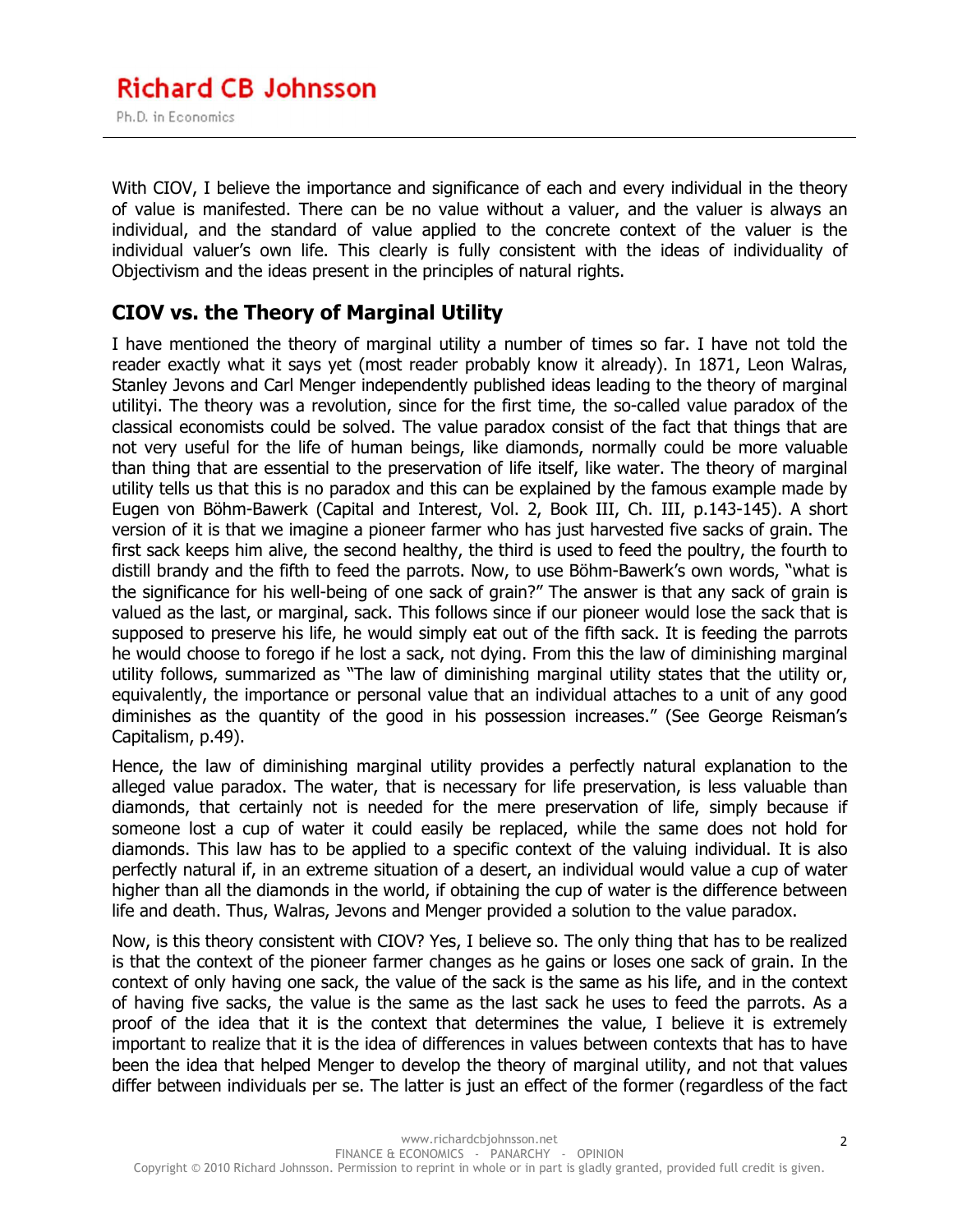that the existence of a valuer is a prerequisite of the value at all). Menger simply could not have developed the idea on basis of values differing between individuals per se.

Böhm-Bawerk provides us with what probably is the most developed version of the theory of marginal utility. This includes the analysis of capital goods, i.e. goods that are used in production of other goods. Although his view of value is not fully consistent with CIOV, the essence of his theory is not affected. One only has to keep in mind that he uses subjective and objective in a different way. One famous result of his is the fact that prices are determined by the marginal utility, but that this very often turns out to coincide with the case that prices are determined by cost of production. But the cost of production is in turn determined by the marginal utility of the factors of production. A crucial part of the explanation lies in that the many producers sees the many uses of a factor of production, and values them according to the marginal use of it. But how can many producers reach the same conclusion about the marginal use and value of the factor of production, if values are subjective? CIOV helps explain that they are objective, but the value of the factor of production depends on the context of the marginal use of it. So, also this part of his exposition of the theory of marginal utility fits in fine with CIOV. And this implies that Böhm-Bawerk really was on the same track as Menger. Moreover, we also see that the words by Mises quoted above - "they differ with various people and with the same people at various moments in their lives" - is consistent with the idea that values differ between contexts and hence between individuals. Thus, CIOV and the theory of marginal utility provide support for each other. They are fully consistent and one only has to make some almost semantic changes in the latter.

In connection to this I'd also like to comment on the following words by Mises (Human Action, p.28):

"Praxeology and history do not pretend to know anything about the intentions of an absolute and objective mind, about an objective meaning inherent in the course of events and of historical evolution, and about the plans which God or Nature or Weltgeist or Manifest Destiny is trying to realize in directing the universe and human affairs. They have nothing in common with what is called philosophy of history. They do not, like the works of Hegel, Comte, Marx, and a host of other writers, claim to reveal information about the true, objective, and absolute meaning of life and history."

These lines reveal that Mises thought that objectivity has something to do with mysticism or paternalism, as opposed to reality, implying that Hegel, Comte and Marx were objective. I believe this is implied also when he somewhat earlier in the book, (p.14) declared that:

"The ultimate goal of human action is always the satisfaction of the acting man's desire. There is no standard of greater or lesser satisfaction other than individual judgments of value, different for various people and for the same people at various times. What makes a man feel uneasy and less uneasy is established by him from the standard of his own will and judgment, from his personal and subjective valuation. Nobody is in a position to decree what should make a fellow man happier."

No wonder Mises escaped to subjectivism if he thought objectivity leads to socialism! He must have believed he had no other place to go. But what is it Mises really object to? Is it really objectivity? No, I believe it is the idea that economic goods have universal values, i.e. the same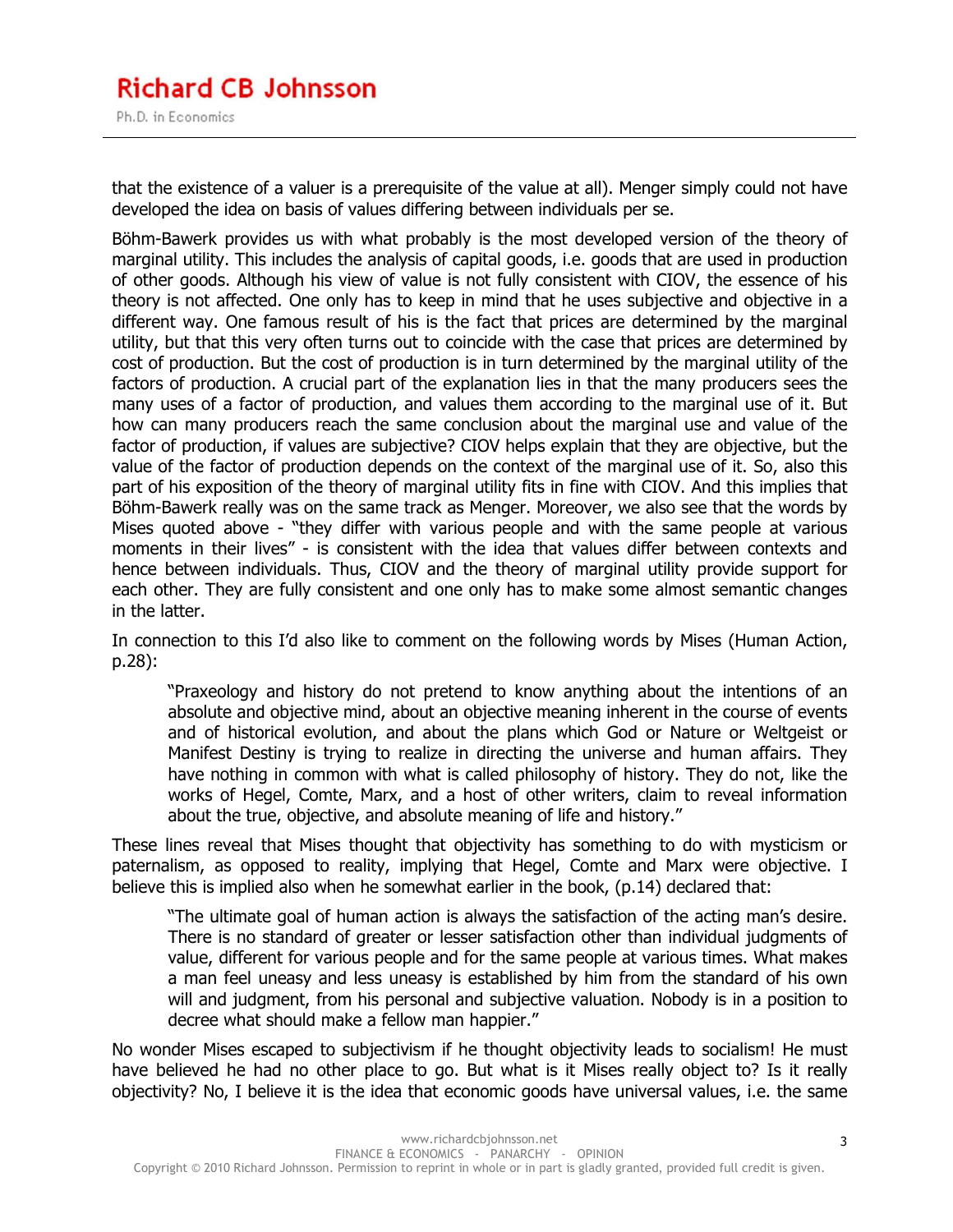value over all contexts, as for example in Marx' labor value theory. And then he continues by saying that they instead depend on the individual valuer. But since he supports the theory of marginal utility, he must really have supported that values depend on context, and only as a consequence of that, on the individual valuer. Hence, we see that the views of Mises are not really that far from CIOV or Objectivism.

There are at least two other aspects of economics that are related to values that Menger's theory does not answer that I would like to make some short comments on.

### **Are economic goods always valuable?**

Remember Menger sorted out non-economic goods from the economizing activity of individuals. Non-economic goods where those that where available in quantities greater than our requirements. Instead individuals where economizing over goods that where available in a less quantity than our requirements. If an economic good ever became super-abundant, i.e. the requirements became less than the availability, it turned into a non-economic good, and vice versa. Menger tells us that non-economic goods cannot possess value. Does that mean that economic goods always possess value? Consider the following example: I have a limitless need for fast transportation. I need and desire a Porsche. I have a limitless need for food and drinks. I need and desire a soda.

In both of these cases the availability clearly is less than our requirements, i.e. the quantities of goods that an individual must have to satisfy his needs. These are classified as economic goods according to Menger. But do they necessarily possess value? This is a question Menger does not deal with, at least as far as I am aware. The theory of marginal utility does not provide an answer to this.

However, I think CIOV can provide a plausible answer to this: an economic good does not by necessity possess a value. This can be grasped by considering that a good can only possess a value to a valuer, in the context the individual is in at the moment of the valuation. When I say that a Porsche is valuable, and even more valuable than a soda, I am simply referring to the fact that a Porsche could be immensely valuable to me, if I ever where in the position to afford it. The statement refers to another context than the actual context of my life (as a Ph.D. student). Once this is grasped, it comes as no surprise that I end up spending \$1 for a soda and zero for a Porsche, since in the context of my life, the soda is worth \$1 and the Porsche not a thing. This helps explain why I do not put a value on all the wonderful and life-affirming things that are around. The Porsche may have a huge potential value, as opposed to the modest actual value of the soda. This is implied by the example of the table auction discussed in the first part. As we economize between economic goods, some just come out of question.

The statement that the Porsche is more valuable than a soda is fully in line with the fact that our needs and desires for wealth are limitless, only bounded by our imagination, but that our possibilities of satisfying them are limited. Most of our needs lie dormant until they come within the reach of ours. Ours what? Our capacity to gain access to the goods in question. In a modern monetary economy, our capacity to gain access to the goods in question is manifested as a budget restriction. Menger notes this when he writes about the relation between our requirements vs. the availability of goods. Thus, we have a limitless need for wealth but are restricted by our budgets. With the help of CIOV we actually can explain how scarce economic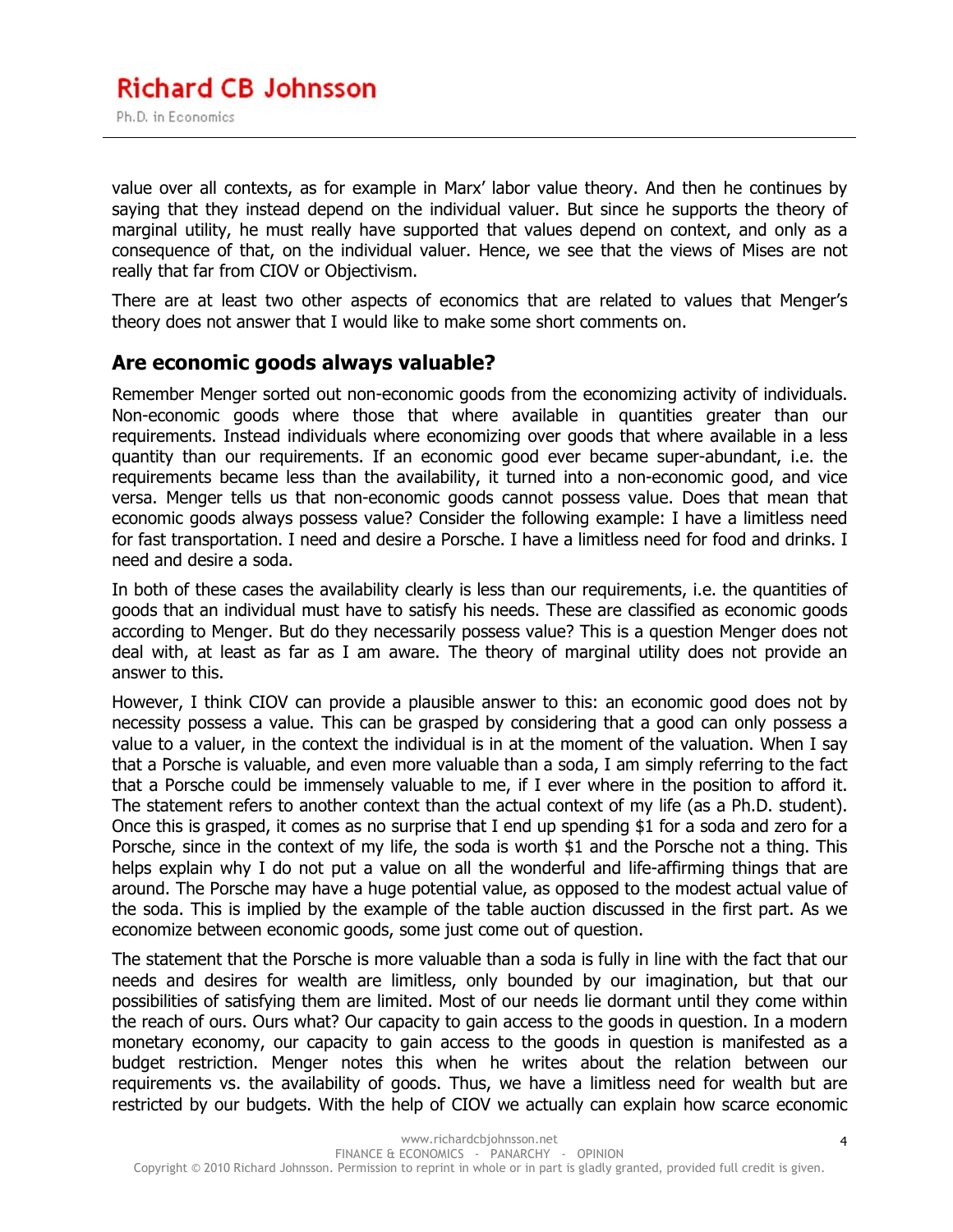# **Richard CB Johnsson**

Ph.D. in Economics

goods can have no value to us. In a given context of an individual valuer, a good may be needed and desired, and at the same time scarce, but nevertheless possess no objective value to the individual. But as the context of an individual valuer is the only valid context, does this holds universally, economy-wide? No, because then I believe Say's law sets in, i.e. the idea of the classical economists that the production creates demand. If we are able to produce something as useful as a Porsche and actually already have produced it, then the demand would adjust so that to allow for this useful thing. In an exchange economy, the exchange rates between goods would adjust and in a monetary economy, the prices of gods would adjust so that the Porsche is afforded within the total circulation. Thus, the implication only holds with regard to the individual valuer, and not economy-wide. The implication of CIOV that economic goods need not possess value is new as far as I know. Perhaps the reader knows better. A further implication is that value-less things can include all of Menger's following categories: non-useful things, useful things, non-economic goods and economic goods. That is: every conceivable kind of thing in the material world!

This is easier to understand as one recollects that any particular object can move between the categories, but it is only as economic goods they can possess a value.

### **Stated value ex ante vs. CIOV**

The second major example I can come up with that Menger's theory does not answer is the following: let us say I want to buy a new laptop. I say to my fiancée that I now can afford it since I have saved the money I think it will cost me. Assume this amount is \$1000. Then I head for the mall, only there I find that I only have to pay \$700. What is the objective value of the laptop? Well, it could easily be argued that it would be foolish of me to pay \$1000 for it, i.e. that would be a case of subjectivism. I will surely not pay more than the \$700. I argue that according to the idea of CIOV, the objective value is \$700. My ex ante valuation of \$1000 was in a context other then the actual context of the purchase. The difference between my ex ante valuation of \$1000 and the \$700 I paid was the due to my misreading of reality (the context). Later I gained further knowledge about the facts of reality and learned that I could actually get it for \$700 and that that saved me some money for the satisfaction of some other need of mine.

The difference between what I say I am willing to pay and what I actually pay is called the consumer surplus in mainstream economics. This is something that is supposed to be maximized. If that is so, in the example of laptop, that means that what is supposed to be maximized actually is the difference that occurred due to my misreading of the real world context. What is maximized is ignorance. How strange can things be in mainstream economics?

I think most businessmen and persons into marketing would see the obvious difference between asking people what they want to pay for a thing, and what they find people actually later are paying. Recognition of this is actually a thing that sorts out good businessmen from bad. But observe, when businessmen try to figure out what people want, they do not try to figure out what people's subjective valuations are. That would be like rolling the dice, a thing a successful businessman would not let his success depend upon. And they do not try to find a thing of universal value, a thing that is as valuable in all possible contexts, because they know such a thing does not really exist. Instead, they try to figure out the needs and desires of people in the contexts of their lives. They try to find the objective value in a specific context, assured that if